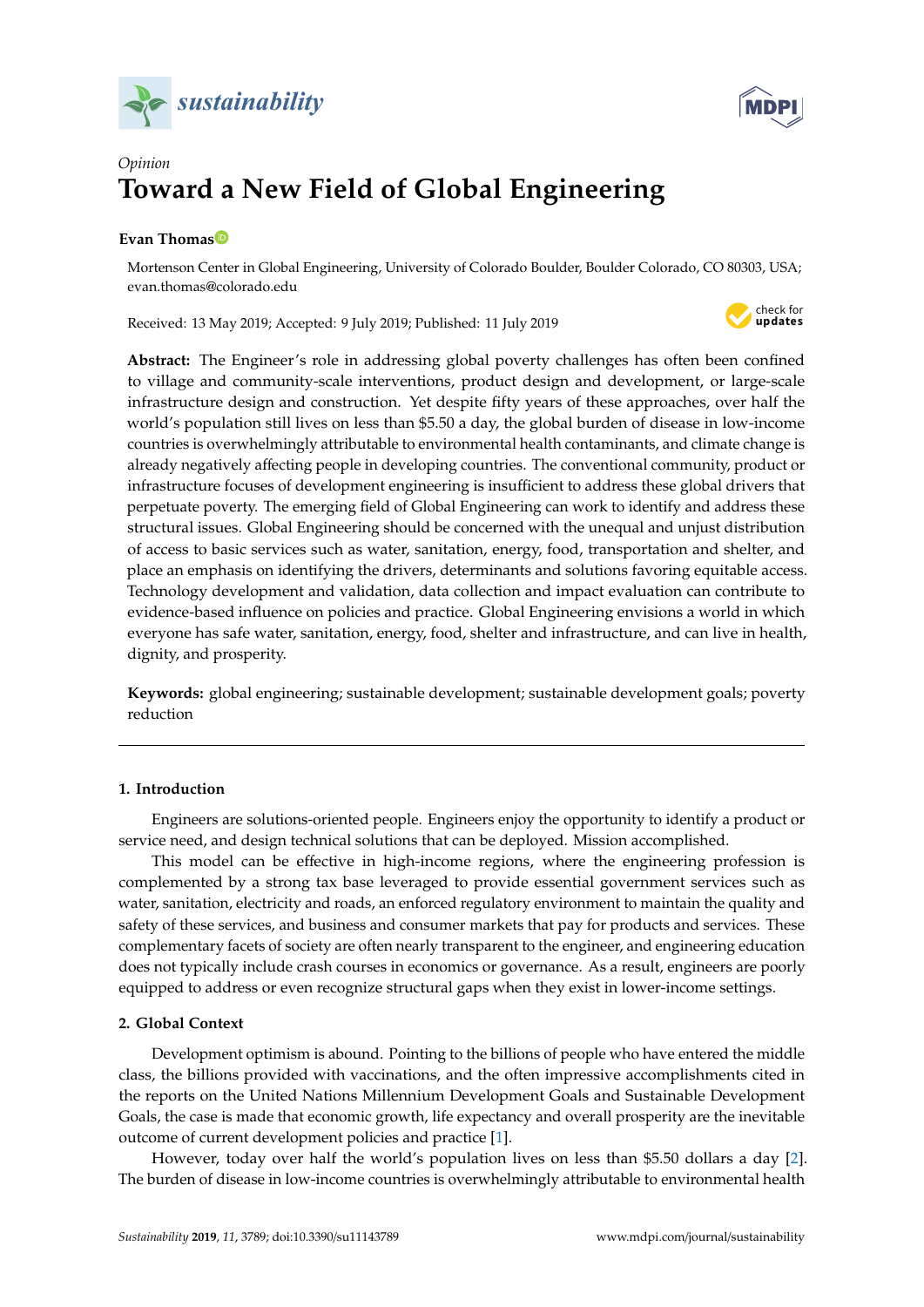issues including air quality, water quality, sanitation and disease vectors including Malaria carrying mosquitos [\[3\]](#page-8-2). While the fraction of the world's population living in absolute poverty has decreased over the past fifty years, the absolute number of people in poverty is unchanged—about a billion people. If a child under the age of five dies, there is a 99% chance she was born outside of Europe or North America [\[4\]](#page-8-3). At the current rate of development, and assuming the same economic policies, it will take over 200 years for everyone in the world to earn at least 5 dollars per day. Furthermore, to achieve this level of growth, an increase in global production and consumption of resources of

175 times 2010 levels will be required [\[5\]](#page-8-4).

Foreign aid and philanthropy are promoted as part of the solution to these chronic challenges. Indeed, over 160 billion dollars per year is provided by high-income countries to low-income countries in part to address these conditions [\[6\]](#page-8-5). Further, tallying up all financial resources including aid, foreign investments, trade, debt cancellation and remittances, over 2 trillion dollars was transferred to developing countries in 2012, the last year for which a full data set is available [\[7\]](#page-8-6).

So why is poverty, and its associated conditions of contaminated water and air, rural isolation and lack of energy access, so stubborn?

One startling answer is that financial outflows—resources provided from low-income countries to high-income countries—dramatically exceeds inflows. Financial outflows, attributable to debt and interest payments, repatriation of corporate profits, and capital flight including trade misinvoicing and tax avoidance, accounted for over 5 trillion dollars in 2012 [\[7\]](#page-8-6).

This three trillion dollars per year in total net outflows is 18 times the annual global foreign aid budget. In other words, low-income countries are net creditors to rich countries. Income inequality on this global scale is also felt within rich countries, and by individuals. Oxfam reported in 2017 that the richest eight people have more wealth than the poorest half of the world's population [\[8\]](#page-8-7). While many of these richest individuals are generous with their philanthropy, promoted at Davos, Aspen, on TED stages and through social impact investing, the concentration of wealth is only increasing.

Climate change is exacerbating and accelerating poverty in some regions of the world. The World Health Organization conservatively projects over 250,000 additional deaths each year between 2030 and 2050, attributable to climate change driven increases in temperature (heat waves), diarrhea, malaria, and malnutrition (crop failure) [\[9\]](#page-8-8). A further 100 million people could be pushed back into poverty by 2030 because of climate change [\[10\]](#page-8-9). Most of these deaths and hardships will be experienced in developing countries—those both least equipped to manage climate change and the among the populations least responsible for it.

Within this global context, it should not be surprising that engineers, while motivated to make a positive impact, are poorly trained and equipped to address these structural realities which swamp the contributions of an improved product or service.

Put simply—no new water filter product, social business sanitation service, elementary school rainwater catchment tank, electricity grid, or lecture to a local government on the importance of water pump maintenance will make a dent in a system that precludes countries from developing robust tax bases that can support governmental services.

## **3. The Past**

The Engineer's first foray into the modern global development sector was through large-scale, top-down infrastructure including electricity grids, dams, roadways, and water management systems, often implemented in former colonies. The perceived failure of this model, as reflected in crumbling infrastructure in the 1970s, led to a pivot toward smaller-scale engagement, and models of community level participatory development.

The Engineer's response to community participatory development was provided by EF Schumacher, a British economist, who coined the term 'appropriate technology' in his book Small is Beautiful published in 1973. An appropriate technology, according to Schumacher, is one that is small scale, uses local materials, is energy efficient, environmentally sound, labor intensive, controlled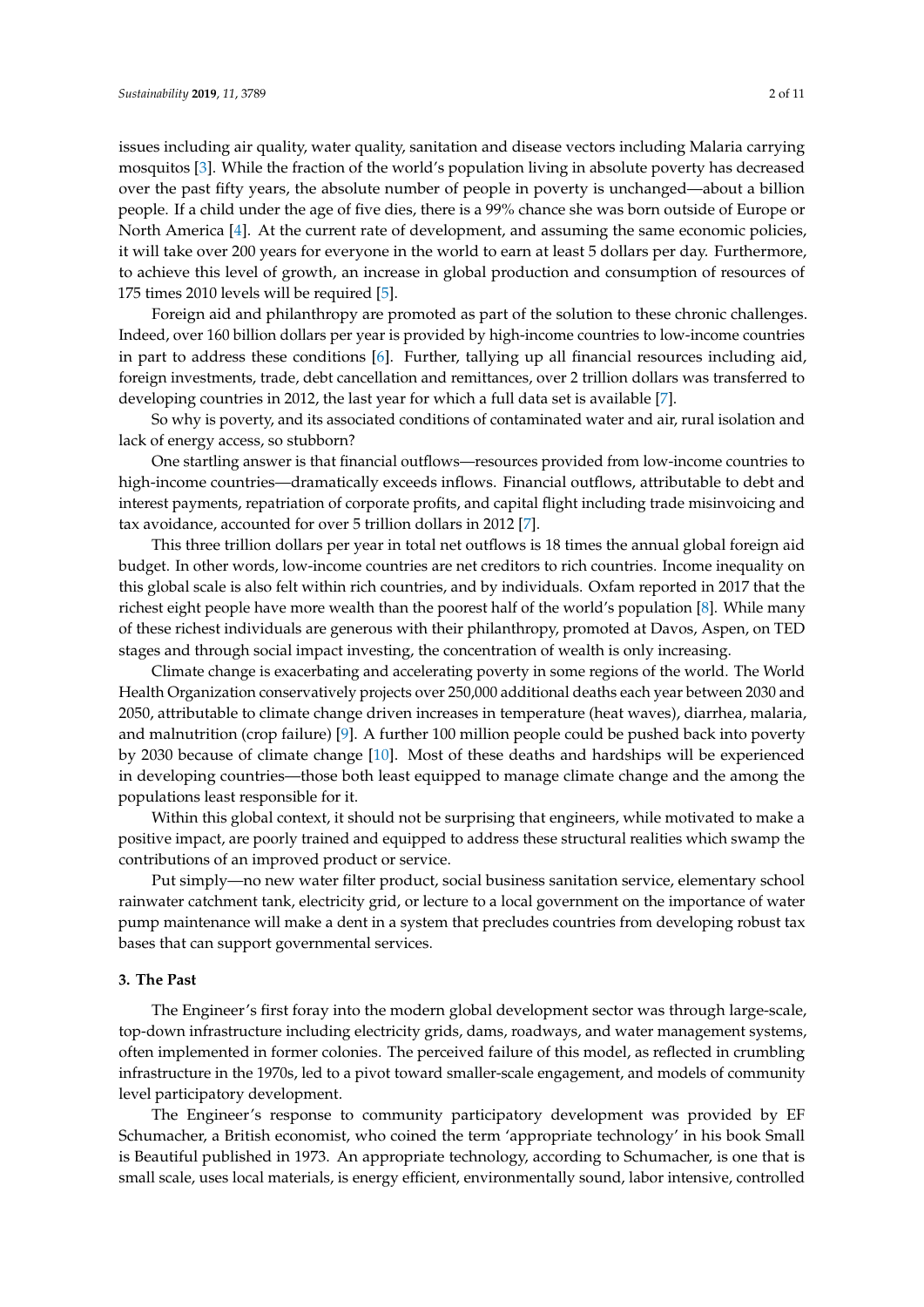by the community, and maintained locally. This well intentioned approach sought to bypass the failures of large-scale development. Small-scale participatory development and appropriate technology models were adopted by many development agencies. In 2009, we promoted these models as the most impactful and appropriate way to train engineers to engage in poverty reduction efforts [\[11](#page-8-10)[,12\]](#page-8-11).

The terms 'global engineer' (Amadei, 2014) and 'development engineering' [\[13\]](#page-8-12) have more recently entered the lexicon at the academic and professional levels. Since 2001, Engineers Without Borders-USA (EWB-USA) have engaged engineering students and professionals in extra-curricular and volunteer engagement in developing communities. This approach has been recognized as an important component of professional training [\[14\]](#page-8-13). However, more recently there is recognition that this appropriate approach is insufficient to train globally responsible engineers [\[15\]](#page-8-14), and that (a.) rigor equal to any other engineering discipline should be introduced at the curriculum level and (b.) engineers must necessarily cross-train with other established development disciplines including global health, economics, public policy and social business [\[13\]](#page-8-12).

Over the past nearly fifty years, appropriate technology and community participatory development has failed to eliminate or even substantially reduce the number of people living in poverty in developing countries. Meanwhile, the world has shrunk and technologies have advanced. Today, a development agency would not think twice about promoting mobile technologies and off grid solar energy, though neither fit the definition of appropriate technology. More current debates revolve around the appropriateness of importation of higher quality, lower cost often Chinese produced products such as water filters and cookstoves, at the expense of local producers, or the effectiveness of giving away these kinds of health products versus charging consumers a (often subsidized) fee.

Human centered design and product and service development, often linked to social business models, have also been promoted as an update to the role of the engineering profession in global development. 'Development engineering' was coined by experts at the University of California Berkeley in 2014 and advanced a model that links human centered design, multidisciplinary teams, user and community centric engagement toward product and service design [\[13\]](#page-8-12). Acknowledging the limitations of monodisciplinary approaches, the authors advance the premise that development engineering builds "on techniques from engineering, development economics, behavioral science, and sociology," and designs products and services on behalf of developing countries while addressing market barriers, institutional failures and promoting business models.

Furthermore, many engineering efforts on a community or product scale have required either volunteer or low-salaried engineering labor, which has the effect of reducing the professional depth of the contributions of engineers to global development. Meanwhile, larger-scale infrastructure efforts are often the purview of major engineering and technical contractors, (AECOM, CH2MHill, TetraTech, Chemonics) that offer competitive salaries, but may not be mandated or capable of addressing systemic development challenges.

Across these scales, an additional chronic limitation is the under-representation of engineers who are from low- and middle-income countries. Development programs instead often rely on short-term engagements by western engineers.

While case studies and attractive examples of successful products and services are laudatory, the reality remains that these are piecemeal patches to endemic structural challenges.

# **4. A Future**

The role of engineers in contributing to global poverty reduction and the Sustainable Development Goals requires an upgrade. Luckily, there are several complementary academic and professional fields, including Global Health and Development Economics, that are better established, in track record and philosophy, from which we can learn.

Global Health as a field of study, research, and practice, is well established. The Consortium of Universities for Global Health states that the field, "emphasizes transnational health issues, determinants, and solutions; involves many disciplines within and beyond the health sciences and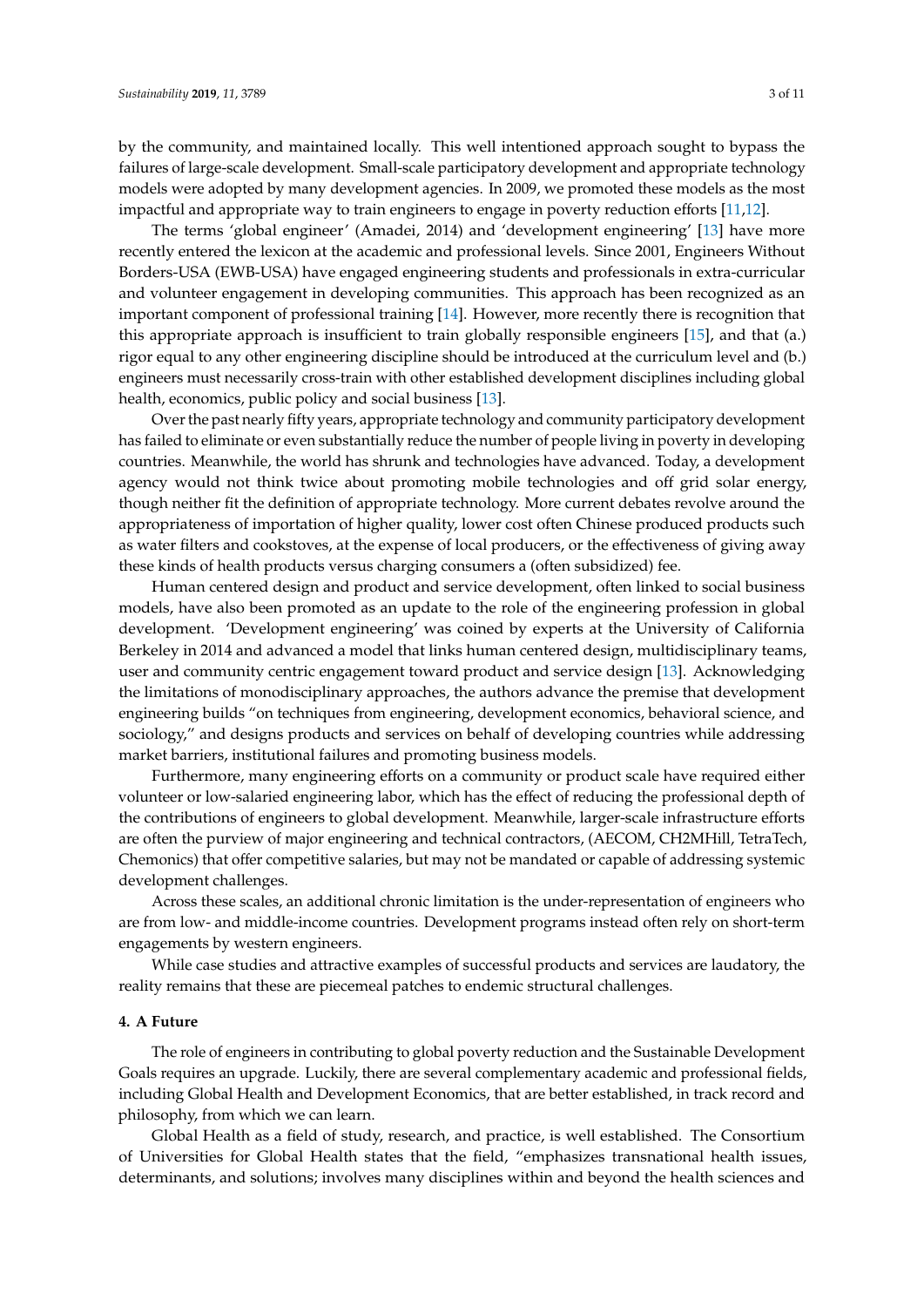promotes interdisciplinary collaboration; and is a synthesis of population-based prevention with individual-level clinical care," and "places a priority on improving health and achieving equity in health for all people worldwide."

Similarly, Development Economics, as embodied by the World Bank, is a field dedicated to studying and leveraging economic tools including taxes, trade, transfers, loans and investment to improving economic growth in low-income countries.

The Global Health and Development Economics communities are grounded in method and tool development, evidence generation and translation of findings into national and global policies. Many implementations, impact evaluations or research studies conducted by economics or public health professionals are designed to address immediate needs will generating evidence to inform policies and funding decisions. Publications, methods, tools and technologies are evaluated, tested and refined, and consensus is built through meta-analysis and dissemination.

Global Health and Development Economics are imperfect models. Often, implementations and evaluations are designed and conducted with foreign funding and foreign experts, which can have the effect of reinforcing autocracies and creating a "tyranny of experts" [\[16\]](#page-8-15). However, the professionalization of these fields has resulted in a high degree of influence on policy and the public.

We define Global Engineering as concerned with the unequal and unjust distribution of access to basic services such as water, sanitation, energy, food, transportation and shelter, and places an emphasis on identifying the drivers, determinants and solutions toward increasing equitable access to reliable services. Global Engineering envisions a world where everyone has safe water, sanitation, energy, food, shelter and infrastructure and can live in health, dignity, and prosperity.

We advance that Global Engineering can therefore be the professional and academic complement to Global Health and Development Economics—focused on broadly improving the tools and practice of poverty reduction, and deliberately including health, economics, policy, and governance as relevant dimensions, and requiring our professionals to be conversant in these fields.

#### **5. Examples**

The field of Global Engineering, while working toward improving policies and equity globally, need not be divorced from innovating solutions and designing technologies. Indeed, technological innovations can support knowledge generation, policy and public participation in acknowledging and addressing root causes of persistent poverty. This section provides several pertinent examples from a variety of institutions and applications, including those supported by the Mortenson Center in Global Engineering at the University of Colorado Boulder.

## *5.1. Remote Sensing*

Space-based Earth observation instruments, while often funded, designed and operated to serve the particular interests of wealthy countries, can provide benefits to developing countries at minimal additional cost. The insights gained from the analysis of remotely sensed data can result in practical actions as well as informing policy and public response.

A compelling example has been demonstrated in east Africa. Average rainfall in east Africa has been declining over the past several decades. In parts of this region, average rainfall has decreased over 20% since 1990 [\[17\]](#page-8-16). As a result, millions of people living in the arid, drought prone regions of the East African Rift Valley, including parts of Ethiopia and Kenya, are facing significant threat from a lack of safe, reliable and affordable water [\[18](#page-8-17)[,19\]](#page-8-18). The 2011 drought in East Africa caused food shortages for over ten million people and as many as 260,000 deaths [\[20,](#page-8-19)[21\]](#page-8-20). The more recent 2016 drought in Kenya resulted in over 3 million people facing food insecurity [\[22\]](#page-9-0). These recent drought conditions represent an acute threat, and highlight the urgency of environmental changes driving water shortage and creating a public health and security emergency.

The USAID founded Famine Early Warning Systems Network (FEWS NET) works to combat the worst consequences of drought driven food insecurity. The FEWS NET model is based in part on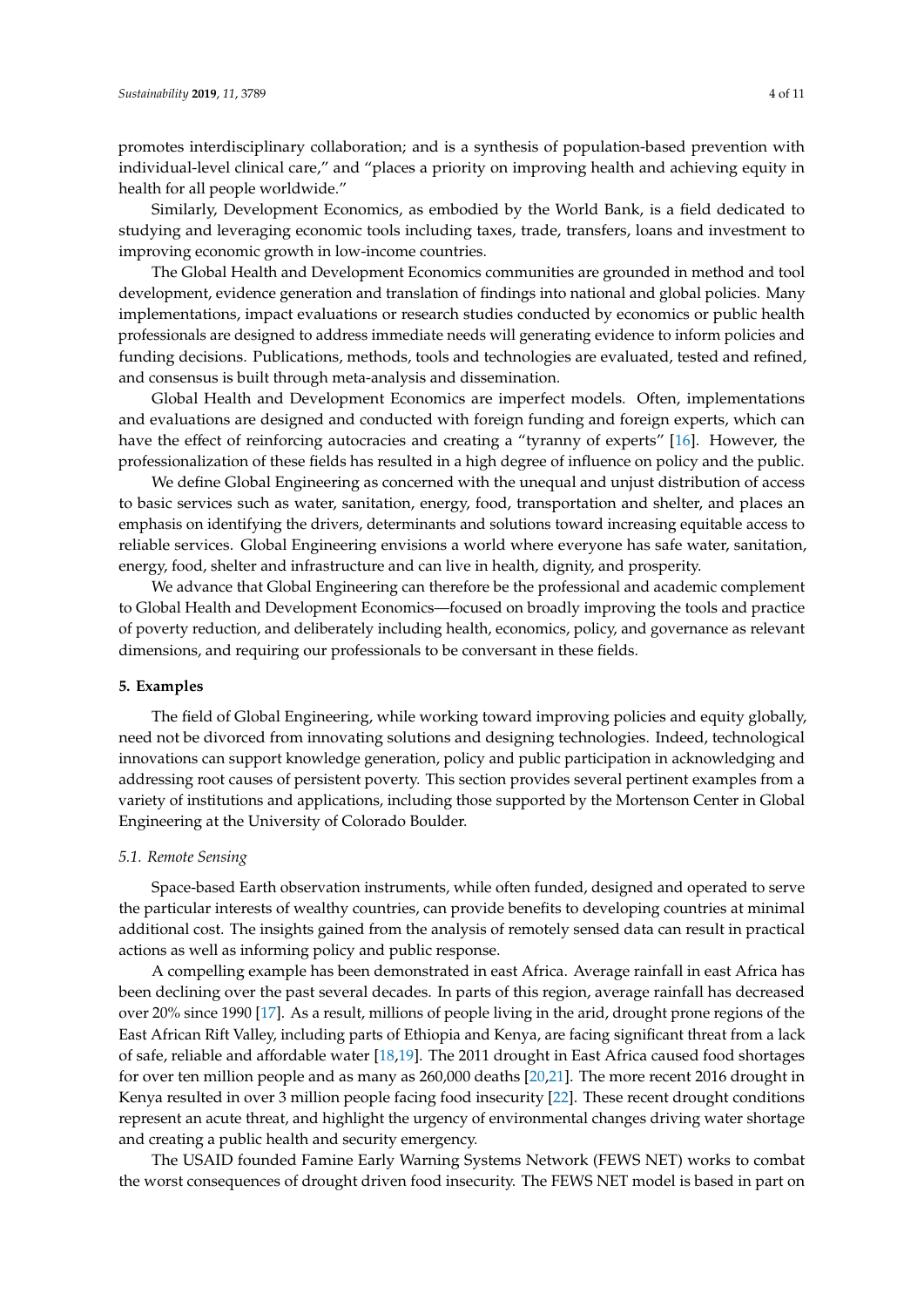rainfall and crop health estimates using remote sensing data, forecasting food security stress based on estimated agricultural yields [\[23–](#page-9-1)[25\]](#page-9-2). FEWS NET publishes food insecurity forecasts leveraged by national governments and international relief agencies to position food relief before the most severe consequences are felt by local populations.

Beyond the immediate, technocratic benefits of FEWS NET findings, are the implications of the repeated alarms raised by these food insecurity models. The forecasts suggest increasing severity and frequency of humanitarian crises, which may have the effect of drawing political and public attention to the unjust impacts of climate change.

The NASA and USAID funded SERVIR program similarly works to adapt satellite-based remote sensing toward mapping data, hydrologic and agronomic models, and the development of decision aids to assist regions of Africa, Southeast Asia and the Himalayas. These tools have assisted in water resource management, flood prediction, and land use planning, while building the capacities of developing countries to develop and manage these technical services [\[26–](#page-9-3)[29\]](#page-9-4).

#### *5.2. Instrumentation*

Many development programs, from household-scale interventions to large-scale infrastructure, rely on third party funders and lengthy processes for proposal development, implementation, and some measure of monitoring and evaluation. Despite increasing emphasis on the monitoring and evaluation phase, a reality of finite and time-bound funding often means that the medium- and long-term impact within developing countries is not provided as feedback to inform the decisions donors make.

This intent-impact information and knowledge asymmetry can, in part, be addressed through improvements in the technologies used to collect ongoing data on the performance of interventions, and the services delivered [\[30\]](#page-9-5). Technological innovations in the design, deployment and validation of instrumentation, and furthermore the analysis of the data generated, can be used to inform programs, policies and donors.

For example, ongoing activities in Ethiopia and Kenya are aimed at improving the functionality of rural water supplies, reducing the downtime between repair activities, and ultimately improving water services, reducing water insecurity, and reducing the impacts of drought. The intervention includes installing satellite and cellular connected sensors monitoring the runtime of rural electric pumps, and linking that data through algorithms to online dashboards. The data is intended to be used by regional maintenance providers, utilities, national government entities, and international donors to both enable and support increased prioritization of repair services [\[31\]](#page-9-6).

While instrumentation is a technical intervention, the insights generated are intended to inform policymakers, local and national budgeting and donor decisions in an effort to recognize and address the major gap between funding available for infrastructure installation and funding available for operation and maintenance, on both the scale of the programs themselves, and through informing discussions on a global level.

This effort requires the participation of engineers from a broad range of disciplines, including civil, environmental, mechanical, and electrical engineering and computer science, integrated with expertise in governance, foreign aid, and community strengthening. A series of evaluations, including an independent impact evaluation, are currently studying these efforts. The instrumentation used has the unusual status of being both part of the intervention's theory of change, while also serving as the primary data collection tool used to evaluate the effectiveness of the intervention activities.

#### *5.3. Impact Evaluation*

In the past decade, there has been an increasing emphasis on using rigorously designed, independent experiments to evaluate development interventions. The academic fields of Global Health and Development Economics have been prolific in designing and administering rigorously designed experiments. Books such as *Poor Economics* that review the sometimes counterintuitive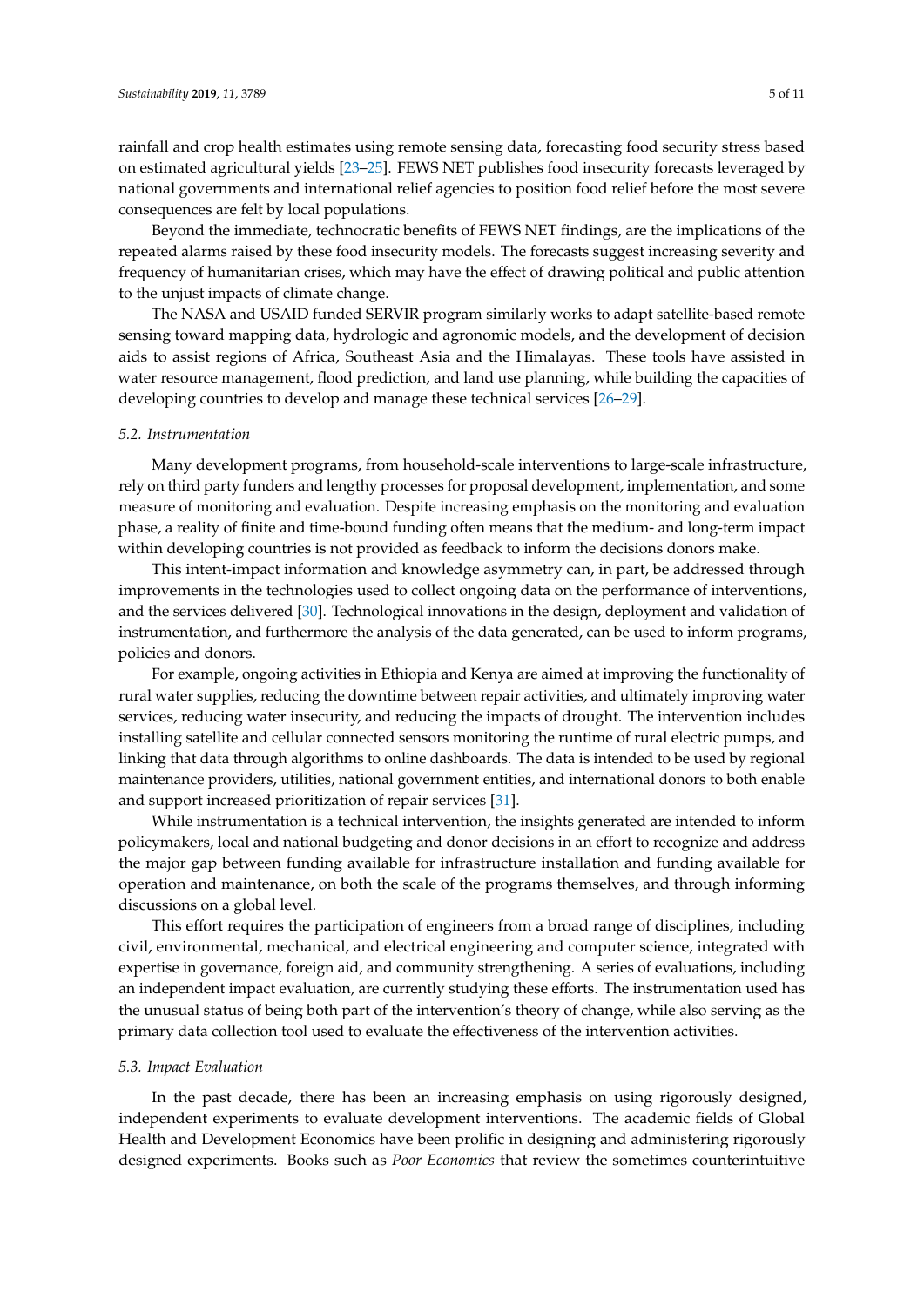results of these studies have catalyzed discussions among policymakers, national governments, donors, implementers and researchers as well as increasing participation from the public.

The results of these trials inform international policies, donor decisions and implementation designs, and leverage the best practices in academic research to build a body of knowledge over time. For example, a series of rigorous efficacy trials of chlorine interventions, including a multi-year, multi-million dollar water and sanitation trial funded by the Gates Foundation recently reported no effect on diarrhea among children under the age of two [\[32](#page-9-7)[,33\]](#page-9-8). Meanwhile, other recent trials have shown considerable impact on diarrhea among children under five associated with household water treatment [\[34\]](#page-9-9). While in some ways providing contradictory results, the overall body of knowledge grows and consensus is reached over time on the most effective and appropriate health interventions.

Limitations of the most rigorously designed evaluations, randomized controlled trials (RCTs), include the often small scale of the studies, the constraints in adjusting the intervention during the study, and the challenges in generalizability. Further, the results of these studies often take many years to be analyzed and published.

Global Engineering may have a role in advancing impact evaluation methods that may be more adaptable to programs, scalable and more quickly actionable. Engineers do not normally conduct RCTs in the design, testing and validation of new technologies. Instead, engineers design standardized and customized testing routines, gather data on technology performance, conduct analysis, and build in safety factors. This approach, which is iterative and exploratory, is no less rigorous—as evidenced by the absence of RCTs supporting or refuting the effectiveness of parachutes [\[35\]](#page-9-10). Engineers can adapt these approaches to evaluating global development interventions, especially those leveraging technological interventions. Study designs that allow the iteration of the implementation may still collect credible data. This approach is aligned with Implementation Science, an emerging field in medicine and public health. Implementation Science works to close the "know-do" gap between the demonstrated efficacy of a given health intervention and the actual observed effectiveness when deployed operationally [\[36\]](#page-9-11). Implementation Science study designs can allow for iteration of implementations.

## *5.4. Standards Development*

Engineering has a rich history of developing, validating, refining and implementing standards. These standards evolve based on evidence, best practice, and consensus building. Published standards can support objective evaluation of products and services. Within the global development space, engineers have contributed to standards for household drinking water products [\[37\]](#page-9-12), household cookstoves [\[38\]](#page-9-13), emergency shelters [\[39\]](#page-9-14) and other products and services.

The development and support of standards is a valuable contribution by engineers to global development, and can be further applied to other areas of sanitation, energy, water, transportation and infrastructure.

#### *5.5. Pay for Performance Contracting*

There is emerging alignment between rigorous research studies and output or performance based incentives. These approaches can increase accountability and scale of effective interventions. Engineers have designed many of these systems. As part of a team, engineers designed the first carbon credit financed household water treatment programs, implemented in Kenya and Rwanda. These programs required private funding to implement, followed by monitoring and issuance of carbon credits tied to ongoing performance of the programs. These credits were sold to commercial and concessionary buyers including the World Bank [\[30\]](#page-9-5).

More recently, Bridges to Prosperity (B2P), a US-based non-profit that designs and constructs pedestrian footbridges in developing countries and is led by civil and structural engineers, has started a transition from a reliance on charitable donations for one-off projects, to a scalable, accountable and financially sustainable outcome based model.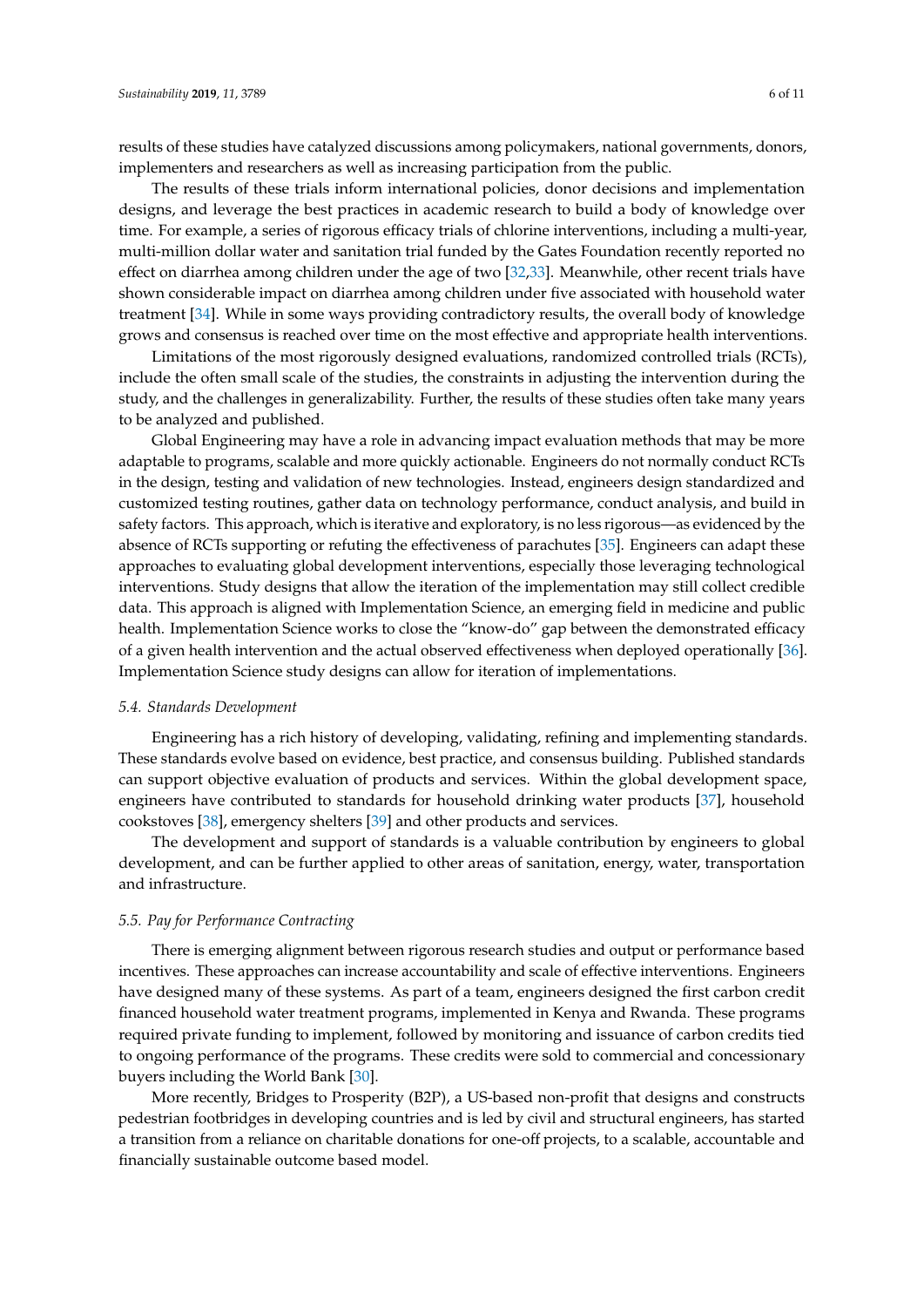Isolation caused by lack of transportation infrastructure affects almost every facet of life for the rural poor. Without adequate transportation access, families cannot access schools, health care, employment, or local markets to sell and buy goods. The World Bank estimates that nearly a billion people worldwide lack access to an all-season road within two kilometers, illustrating the scope of the problem, and the challenge of addressing it at scale. B2P has constructed more than 300 footbridges in 20 countries, an infrastructure intervention that is cost-effective, durable, and relatively simple to scale. An economic impact evaluation of B2Ps footbridges in Nicaragua found a 35.8% increase in labor market income attributable to the access provided by the bridges [\[40\]](#page-9-15).

B2P's field program in Rwanda started in 2012 and has led to the completion of 47 footbridges that have created new safe access for an estimated 274,000 people. Over the next five years, B2P plans to construct approximately 350 footbridges in Rwanda. This rapid program growth presents an unprecedented opportunity for rigorous investigation of the effects of new footbridges on a number of key economic, health, agricultural and education outcomes for rural communities.

B2Ps scale-up model is designed to combine funding from local and national governments in Rwanda, combined with both philanthropic as well as debt financing from international sources. Upon completion of the footbridges, and demonstration of the health and economic impacts, an outcome-based payment will be issued to B2P to repay investors and further expand their program.

## *5.6. Systems Engineering and Science*

Engineers have recently recognized that the complex systems governing effective development must be considered when designing projects. In this direction, engineers have recently advanced "systems thinking", systems engineering, and inclusion of the role of governance and institutions in addressing basic service delivery [\[41\]](#page-9-16).

Systems engineering has been particularly leveraged in the fields of water and sanitation [\[42](#page-10-0)[,43\]](#page-10-1). USAID promotes a local systems framework for the development of water supplies, and design includes principles such as systems mapping, holistic design, monitoring and accountability [\[44\]](#page-10-2). The USAID Sustainable WASH Systems activity, led by the University of Colorado Boulder, is designed to characterize the systems behind WASH services across several programs in Uganda, Kenya and Ethiopia. The activity recognizes the past failures in providing reliable service delivery, and seeks to generate knowledge around the broader systems required to improve services. One element of the SWS model is the promotion and facilitation of learning alliances, which bring together actors at a district and local level to collaborate in identifying relevant service delivery relationships, material flows and leverage points and through collective action improving WASH services [\[45\]](#page-10-3).

Similarly, the WASH Agenda for Change, supported by a network of influential donors and implementers, considers financial planning as an underpinning activity in promoting improved WASH services. The model also promotes collective action, and measurement of long-term service delivery achieved [\[46\]](#page-10-4).

A potential limitation of systems approaches is that there is a continued focus on local actors and factors, while the broader implications of globalization are considered outside of the design envelope. Systems engineering would benefit from considering global trade imbalances, resource exploitation, and the unequal distribution of wealth which can preclude local governments from having tax-based resources as relevant factors when considering the relative influence of various factors in the sustainability of basic services.

## *5.7. Education*

There are several emerging educational programs aligned with the motivations of Global Engineering. The Engineering for Change curriculum, offered online, was designed and curated by the American Society of Mechanical Engineers (ASME), with participation from the Institute of Electrical and Electronics Engineers (IEEE) and Engineers Without Borders-USA. The free online curriculum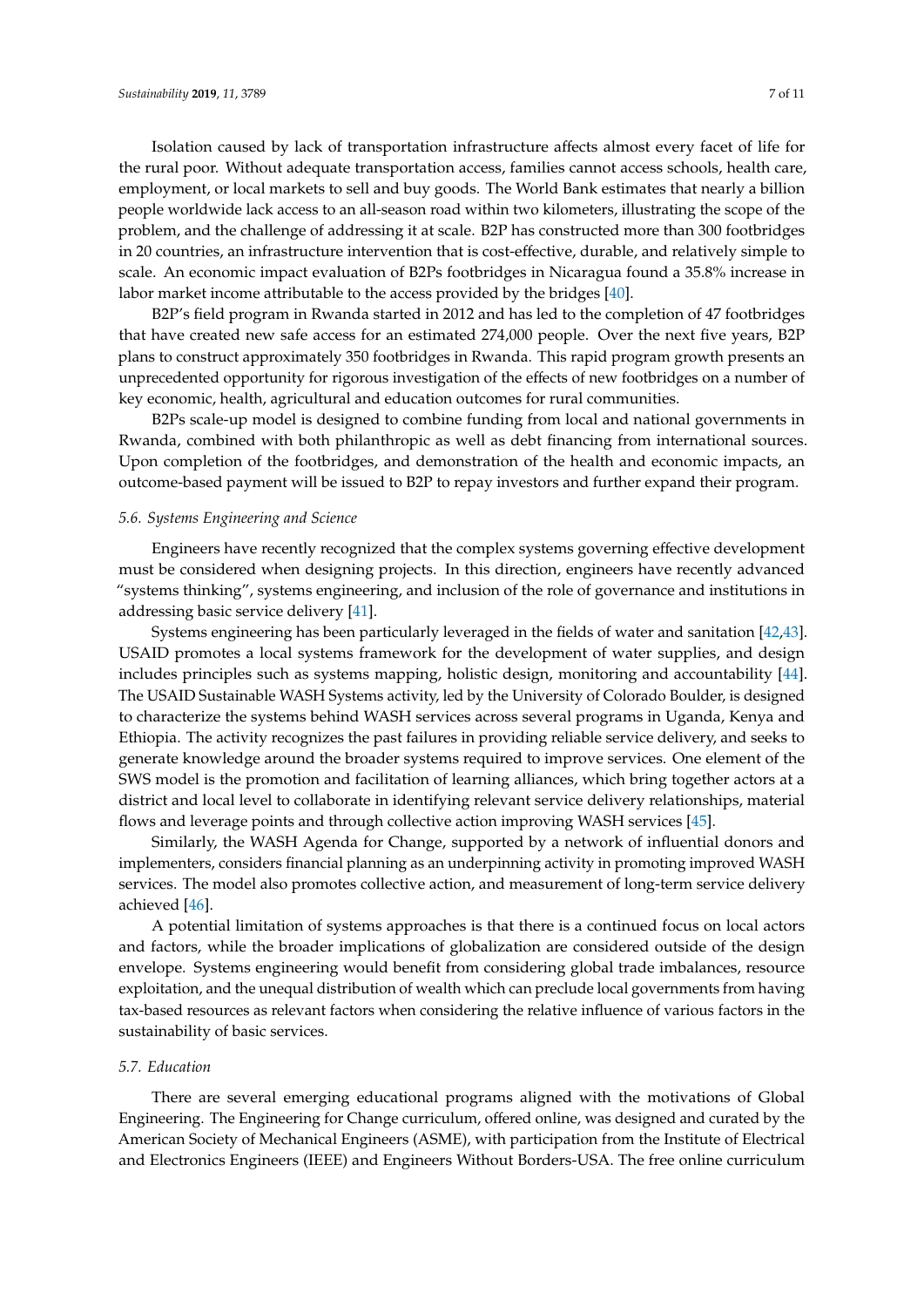offers introductory trainings for engineers seeking to apply their skills to global development challenges, including introductions to development history, practice, and local contexts.

At the university level, the Centre for Global Engineering at the University of Toronto is a cross-disciplinary research institute that focuses on areas of global need, including food and nutrition, water and sanitation, health and shelter. The Centre includes participation from all engineering disciplines in the Faculty of Applied Science and Engineering and works in both Canada and developing countries.

Similarly, our Mortenson Center at the University of Colorado Boulder has evolved from a model of scale appropriate technology design and implementation, to an emphasis on the development and validation of more broadly applicable methods, technologies and evidence generation. As reflected in our name change from "Engineering for Developing Communities" to "Global Engineering", we seek to positively impact vulnerable people and their environment by improving development tools and practice.

Our areas of research include organizational theory and systems engineering, the development and validation of water, sanitation, energy, infrastructure and agricultural technologies and methods, design of service delivery models, impact measurement methods and technologies including instrumentation and remote sensing, and development of standards for engineered systems applied in disaster relief. The Mortenson Center curriculum includes opportunities to take short courses in complementary topics such as Global Health, Development Economics, remote sensing, statistical analysis, and impact evaluation. Our required field practicum embeds students with global development agencies for at least 3 months, with some students continuing to engage with these agencies for many years.

## **6. Forward Work**

The role the engineer in addressing today's global poverty challenges must be elevated. While village-scale interventions may have a positive impact on a community, product design may address some consumer demands, and large-scale infrastructure can, in the short term, fill gaps in basic services, the structural constraints that perpetuate poverty require structural solutions.

The field of Global Engineering can contribute to addressing these structural issues, through developing and validating methods, tools and standards that are broadly leveraged to address poverty reduction. Technology development and validation, data collection and impact evaluation can contribute to evidence-based influence on policies and practice. Remote sensing technologies are informing conversations about the unjust impacts of global warming. Data collection and analysis technologies support impact evaluations in generating robust findings on the effectiveness of interventions. Systems engineering is expanding the engineer's lens to more broadly consider institutions, governance and financial planning in basic service delivery. Engineering education is embracing history, public health and policy.

Global engineers must be taught to consider the historical and present causes of persistent poverty, instead of perceiving poverty as simply a stage of inevitable growth that can be helped along with conventional technical solutions. This training will better inform the choices engineers make in placing their emphasis, and may move our sector away from a product and village level focus toward working to address the root causes of poverty. Unequal distribution of wealth and resources, and continued exploitation of low-income communities by the global economic system will preclude the effectiveness of small-scale programs and products.

Global Engineering should work to understand and address the unequal and unjust distribution of access to basic services and envision a world where everyone has safe water, sanitation, energy, food, shelter and infrastructure and can live in health, dignity, and prosperity. Yet, as much as any other profession, engineers have an opportunity to contribute to a more just and equitable world.

**Funding:** This research received no external funding.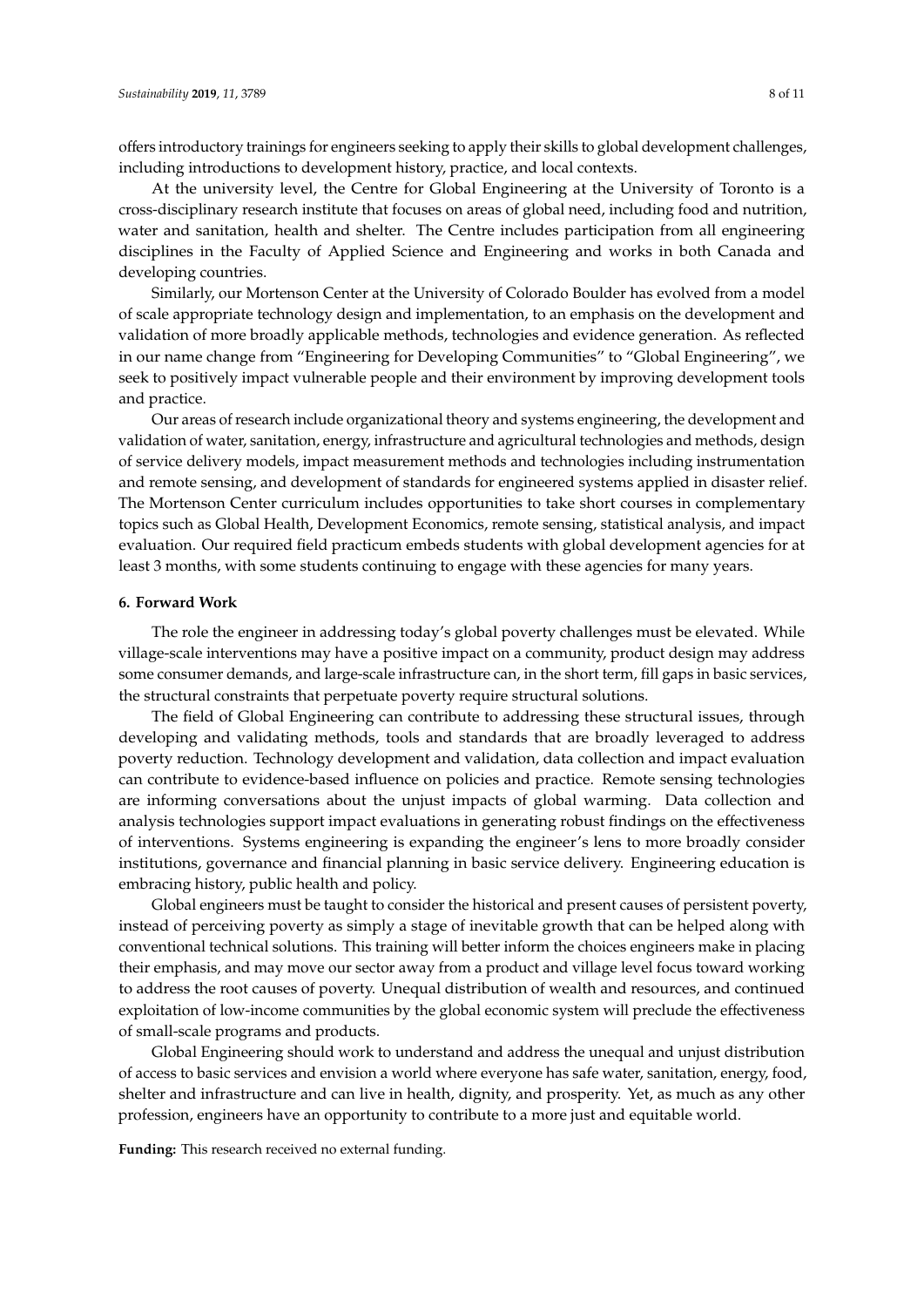**Acknowledgments:** The author thanks colleagues at the University of Colorado Boulder, and around the world for discussions and insights that formed this article.

**Conflicts of Interest:** The author declares no conflict of interest.

# **References**

- <span id="page-8-0"></span>1. Rosling, H.; Rosling, O.; Rönnlund, A.R. *Factfulness: Ten Reasons We're Wrong About the World and Why Things Are Better Than You Think*; Flatiron Books: New York, NY, USA, 2018.
- <span id="page-8-1"></span>2. The World Bank. Nearly Half the World Lives on Less Than \$5.50 a Day. Available online: https://www.worldbank.org/en/news/press-release/2018/10/17/[nearly-half-the-world-lives-on-less](https://www.worldbank.org/en/news/press-release/2018/10/17/nearly-half-the-world-lives-on-less-than-550-a-day)[than-550-a-day](https://www.worldbank.org/en/news/press-release/2018/10/17/nearly-half-the-world-lives-on-less-than-550-a-day) (accessed on 10 July 2019).
- <span id="page-8-2"></span>3. Institute for Health Metrics and Evaluation. Global Burden of Disease Compare Tool. Available online: http://[vizhub.healthdata.org](http://vizhub.healthdata.org/gbd-compare)/gbd-compare (accessed on 10 July 2019).
- <span id="page-8-3"></span>4. UNICEF. *Levels & Trend in Child Mortality: Estimates Developed by the Estimates Developed by the UN Inter-Agency Group for UN Inter-Agency Group for Child Mortality Estimation Child Mortality Estimation*; UNICEF: New York, NY, USA, 2018.
- <span id="page-8-4"></span>5. Woodward, D. Incrementum Ad Absurdum: Global Growth, Inequality and Poverty Eradication in a Carbon-Constrained World. *World Econ. Rev.* **2015**, *4*, 43–62.
- <span id="page-8-5"></span>6. World Bank. Net Official Development Assistance and Official Aid Received (Current US\$). Available online: https://[data.worldbank.org](https://data.worldbank.org/indicator/DT.ODA.ALLD.CD)/indicator/DT.ODA.ALLD.CD (accessed on 10 July 2019).
- <span id="page-8-6"></span>7. Global Financial Integrity. *Financial Flows and Tax Havens Combining to Limit the Lives of Billions of People*; Global Financial Integrity: Washington, DC, USA, 2015.
- <span id="page-8-7"></span>8. Hardoon, D. *An Economy for the 99%: It's Time to Build a Human Economy That Benefits Everyone, Not Just the Privileged Few*; Oxfam: Oxford, UK, 2017; ISBN 978-1-78077-993-5.
- <span id="page-8-8"></span>9. World Health Organization. COP24 Special Report: Health and Climate Change. Available online: [https:](https://apps.who.int/iris/bitstream/handle/10665/276405/9789241514972-eng.pdf?ua=1) //apps.who.int/iris/bitstream/handle/10665/276405/[9789241514972-eng.pdf?ua](https://apps.who.int/iris/bitstream/handle/10665/276405/9789241514972-eng.pdf?ua=1)=1 (accessed on 10 July 2019).
- <span id="page-8-9"></span>10. Haines, A.; Ebi, K. The Imperative for Climate Action to Protect Health. *N. Engl. J. Med.* **2019**, *380*, 263–273. [\[CrossRef\]](http://dx.doi.org/10.1056/NEJMra1807873) [\[PubMed\]](http://www.ncbi.nlm.nih.gov/pubmed/30650330)
- <span id="page-8-10"></span>11. Amadei, B.; Sandekian, R.; Thomas, E. A model for sustainable humanitarian engineering projects. *Sustainability* **2009**, *1*, 1087–1105. [\[CrossRef\]](http://dx.doi.org/10.3390/su1041087)
- <span id="page-8-11"></span>12. Thomas, E.; Amadei, B. Accounting for human behavior, local conditions and organizational constraints in humanitarian development models. *Environ. Dev. Sustain.* **2010**, *12*, 313–327. [\[CrossRef\]](http://dx.doi.org/10.1007/s10668-009-9196-1)
- <span id="page-8-12"></span>13. Nilsson, L.; Madon, T.; Sastry, S.S. Toward a new field of Development Engineering: Linking technology design to the demands of the poor. *Procedia Eng.* **2014**, *78*, 3–9. [\[CrossRef\]](http://dx.doi.org/10.1016/j.proeng.2014.07.032)
- <span id="page-8-13"></span>14. Bourn, D.; Neal, I. *The Global Engineer Incorporating Global Skills within UK Higher Education*; Institute of Education, University of London: London, UK, 2008.
- <span id="page-8-14"></span>15. Mintz, K.; Talesnick, M.; Amadei, B.; Tal, T. Integrating Sustainable Development into a Service-Learning Engineering Course. *J. Prof. Issues Eng. Educ. Pract.* **2014**, *140*, 05013001. [\[CrossRef\]](http://dx.doi.org/10.1061/(ASCE)EI.1943-5541.0000169)
- <span id="page-8-15"></span>16. Peet, R. The Tyranny of Experts: Economists, Dictators, and the Forgotten Rights of the Poor. *J. Econ. Geogr.* **2014**. [\[CrossRef\]](http://dx.doi.org/10.1093/jeg/lbu022)
- <span id="page-8-16"></span>17. Tierney, J.E.; Smerdon, J.E.; Anchukaitis, K.J.; Seager, R. Multidecadal variability in East African hydroclimate controlled by the Indian Ocean. *Nature* **2013**, *493*, 389. [\[CrossRef\]](http://dx.doi.org/10.1038/nature11785)
- <span id="page-8-17"></span>18. Shiferaw, B.; Tesfaye, K.; Kassie, M.; Abate, T.; Prasanna, B.M.; Menkir, A. Managing vulnerability to drought and enhancing livelihood resilience in sub-Saharan Africa: Technological, institutional and policy options. *Weather Clim. Extrem.* **2014**, *3*, 67–79. [\[CrossRef\]](http://dx.doi.org/10.1016/j.wace.2014.04.004)
- <span id="page-8-18"></span>19. Viste, E.; Korecha, D.; Sorteberg, A. Recent drought and precipitation tendencies in Ethiopia. *Theor. Appl. Climatol.* **2013**, *112*, 535–551. [\[CrossRef\]](http://dx.doi.org/10.1007/s00704-012-0746-3)
- <span id="page-8-19"></span>20. Nicholson, S.E. A detailed look at the recent drought situation in the Greater Horn of Africa. *J. Arid Environ.* **2014**, *103*, 71–79. [\[CrossRef\]](http://dx.doi.org/10.1016/j.jaridenv.2013.12.003)
- <span id="page-8-20"></span>21. Shabelle, L. Drought-related food insecurity: A focus on the Horn of Africa. *Drought Emerg.* **2011**. Available online: https://reliefweb.int/sites/reliefweb.int/files/resources/[MB738\\_Drought%20in%20Horn%](https://reliefweb.int/sites/reliefweb.int/files/resources/MB738_Drought%20in%20Horn%20of%20Africa%20paper.pdf) [20of%20Africa%20paper.pdf](https://reliefweb.int/sites/reliefweb.int/files/resources/MB738_Drought%20in%20Horn%20of%20Africa%20paper.pdf) (accessed on 10 July 2019).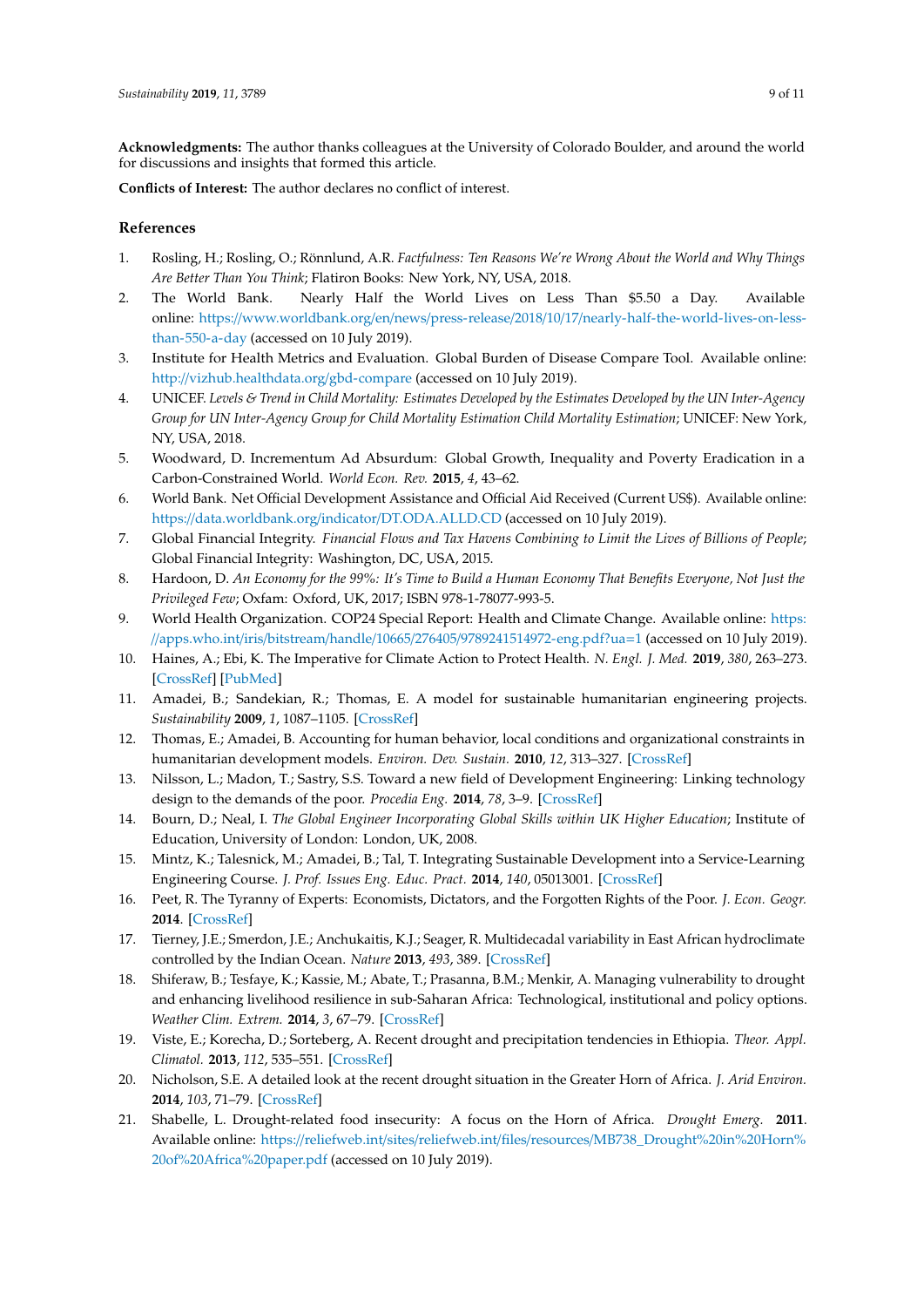- <span id="page-9-0"></span>22. Uhe, P.; Philip, S.; Kew, S.; Shah, K.; Kimutai, J.; Mwangi, E.; van Oldenborgh, G.J.; Singh, R.; Arrighi, J.; Jjemba, E.; et al. Attributing drivers of the 2016 Kenyan drought. *Int. J. Climatol.* **2017**, *38* (Suppl. 1), e554–e568. [\[CrossRef\]](http://dx.doi.org/10.1002/joc.5389)
- <span id="page-9-1"></span>23. Brown, M.E. *Famine Early Warning Systems and Remote Sensing Data*; Springer Science and Business Media: New York, NY, USA, 2008.
- 24. Fews Net Data Center. Food Security Classification Data. Available online: http://fews.net/[fews-data](http://fews.net/fews-data/333)/333 (accessed on 10 July 2019).
- <span id="page-9-2"></span>25. Senay, G.B.; Velpuri, N.M.; Bohms, S.; Budde, M.; Young, C.; Rowland, J.; Verdin, J.P. *Drought Monitoring and Assessment: Remote Sensing and Modeling Approaches for the Famine Early Warning Systems Network. Remote Sensing and Modeling Approaches for the Famine Early Warning Systems Network*; Elsevier: Amsterdam, The Netherlands, 2014.
- <span id="page-9-3"></span>26. Al-Hamdan, M.Z.; Oduor, P.; Flores, A.I.; Kotikot, S.M.; Mugo, R.; Ababu, J.; Farah, H. Evaluating land cover changes in Eastern and Southern Africa from 2000 to 2010 using validated Landsat and MODIS data. *Int. J. Appl. Earth Obs. Geoinf.* **2017**, *62*, 8–26. [\[CrossRef\]](http://dx.doi.org/10.1016/j.jag.2017.04.007)
- 27. Wang, J.; Hong, Y.; Li, L.; Gourley, J.J.; Khan, S.I.; Yilmaz, K.K.; Adler, R.F.; Policelli, F.S.; Habib, S.; Irwn, D.; et al. The coupled routing and excess storage (CREST) distributed hydrological model. *Hydrol. Sci. J.* **2011**, *56*, 84–98. [\[CrossRef\]](http://dx.doi.org/10.1080/02626667.2010.543087)
- 28. Hardin, D.; Graves, S.; Sever, T.; Irwin, D. Visualizing Earth Science Data for Environmental Monitoring and Decision Support in Mesoamerica: The SERVIR Project. In Proceedings of the AGU Spring Meeting Abstracts, San Francisco, CA, USA, 5–9 December 2005.
- <span id="page-9-4"></span>29. Irwin, D.; Hardin, D.M.; Sever, T.; Graves, S. SERVIR: A Regional Monitoring and Decision Support System for Mesoamerica. In Proceedings of the AGU Spring Meeting Abstracts, San Francisco, CA, USA, 15–19 December 2008.
- <span id="page-9-5"></span>30. Thomas, E.A. *Broken Pumps and Promises: Incentivizing Impact in Environmental Health*; Springer: New York, NY, USA, 2016.
- <span id="page-9-6"></span>31. Thomas, E.A.; Needoba, J.; Kaberia, D.; Butterworth, J.; Adams, E.C.; Oduor, P.; Machariag, D.; Mitheug, F.; Mugo, R.; Nagel, C. Quantifying increased groundwater demand from prolonged drought in the East African Rift Valley. *Sci. Total Environ.* **2019**, *666*, 1265–1276. [\[CrossRef\]](http://dx.doi.org/10.1016/j.scitotenv.2019.02.206)
- <span id="page-9-7"></span>32. Null, C.; Stewart, C.P.; Pickering, A.J.; Dentz, H.N.; Arnold, B.F.; Arnold, C.D.; Benjamin-Chung, J.; Clasen, T.; Dewey, K.G.; Hubbard, A.E.; et al. Effects of water quality, sanitation, handwashing, and nutritional interventions on diarrhoea and child growth in rural Kenya: A cluster-randomised controlled trial. *Lancet Glob. Health* **2018**, *6*, e316–e329. [\[CrossRef\]](http://dx.doi.org/10.1016/S2214-109X(18)30005-6)
- <span id="page-9-8"></span>33. Luby, S.P.; Rahman, M.; Arnold, B.F. Effects of water quality, sanitation, handwashing, and nutritional interventions on diarrhoea and child growth in rural Bangladesh: A cluster randomised controlled trial. *Lancet Glob. Health* **2018**, *6*, e302–e315. [\[CrossRef\]](http://dx.doi.org/10.1016/S2214-109X(17)30490-4)
- <span id="page-9-9"></span>34. Barstow, C.; Clasen, T.F.; Kirby, M.; Thomas, E. Health, livelihood, and environmental impacts of the distribution of a carbon-credit-financed, large-scale water filter and improved cookstove programme in Rwanda. *Lancet Planet. Health* **2018**, *2*, S31–S32. [\[CrossRef\]](http://dx.doi.org/10.1016/S2542-5196(18)30116-5)
- <span id="page-9-10"></span>35. Smith, G.C.; Pell, J.P. Parachute use to prevent death and major trauma related to gravitational challenge: Systematic review of randomized controlled trials. *BMJ* **2004**, *327*, 1459–1461. [\[CrossRef\]](http://dx.doi.org/10.1136/bmj.327.7429.1459)
- <span id="page-9-11"></span>36. Fixsen, D.; Blase, K.; Metz, A.; Van Dyke, M. Implementation Science. In *International Encyclopedia of the Social & Behavioral Sciences*, 2nd ed.; Elsevier: Amsterdam, The Netherlands, 2015.
- <span id="page-9-12"></span>37. World Health Organization. *Evaluating Household Water Treatment Options: Heath-Based Targets and Microbiological Performance Specifications*; World Health Organization: Geneva, Switzerland, 2011.
- <span id="page-9-13"></span>38. International Organization for Standardization. *ISO*/*TR 19867-3:2018-Clean Cookstoves and Clean Cooking Solutions—Harmonized Laboratory Test Protocols—Part 3: Voluntary Performance Targets for Cookstoves Based on Laboratory Testing*; International Organization for Standardization: Geneva, Switzerland, 2018.
- <span id="page-9-14"></span>39. UNHCR. *Emergency Shelter Standards*; UNHCR: Geneva, Switzerland, 2006; pp. 1–21.
- <span id="page-9-15"></span>40. Brooks, W.; Donovan, K. *Eliminating Uncertainty in Market Access: Evidence from New Bridges in Rural Nicaragua*; University of Chicago Press: Chicago, IL, USA, 2019.
- <span id="page-9-16"></span>41. Amadei, B. *A Systems Approach to Modeling Community Development Projects*; Momentum Press: New York, NY, USA, 2015.